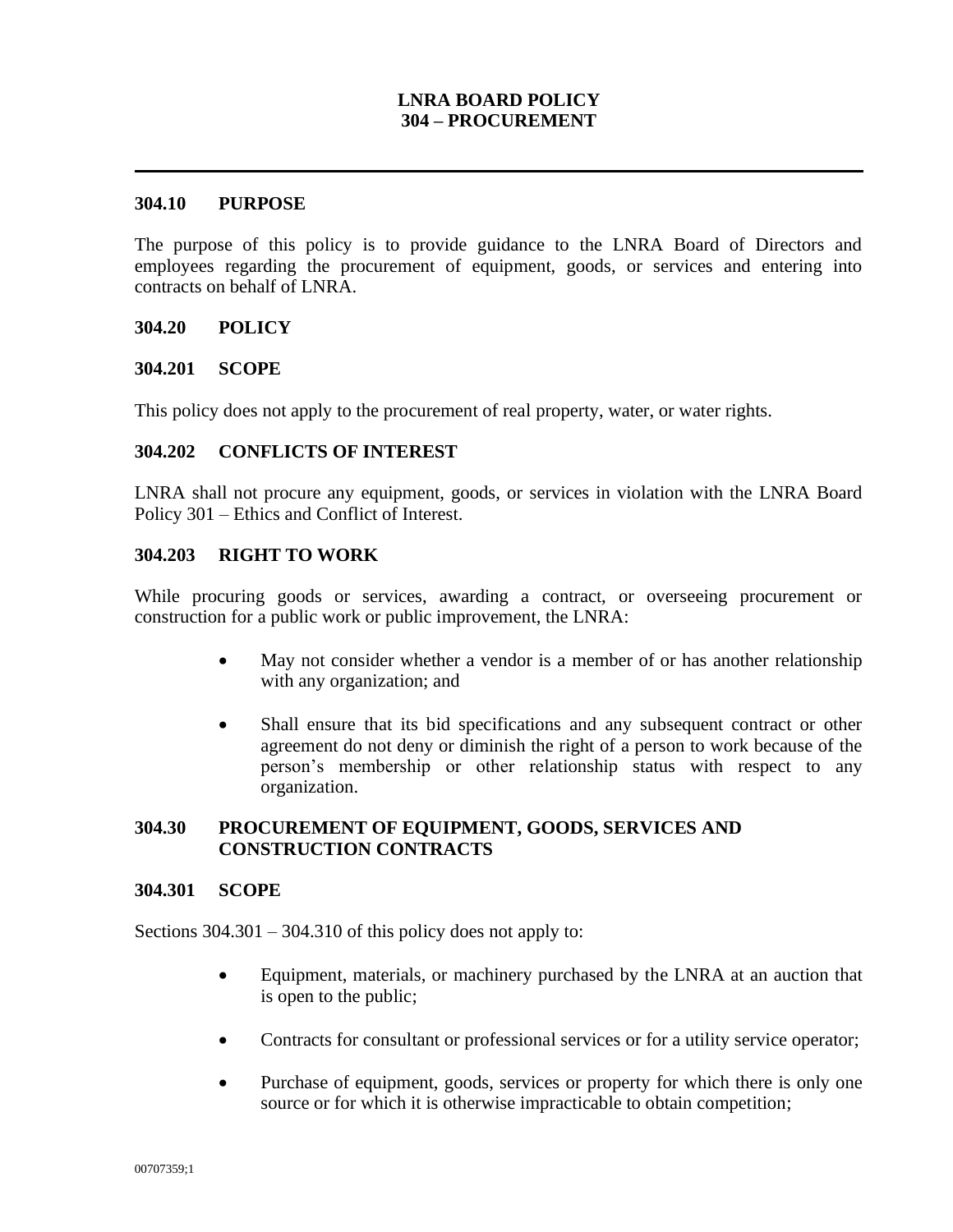- Contracts for the purchase of electricity for use by LNRA;
- Purchase of materials, supplies, services or equipment pursuant to Local Government Code 271.101 - 271.102, Cooperative Purchasing Program; or
- Contracts for services related to compliance with a state or federal construction storm water requirement, including acquisition of permits, construction, repair, and removal of temporary erosion devices, cleaning of silt and debris from streets and storm sewers, monitoring of construction sites, and preparation and filing of all required reports.

# **304.302 CONTRACT PLANS AND SPECIFICATIONS**

Contract documents shall be prepared in general conformance with those adopted and recommended by the Texas Section of the American Society of Civil Engineers (latest revision). At a minimum, the following requirements shall apply:

- The contract documents must be prepared in such a manner as to promote competitive bidding and to ensure that all bids are prepared on a common basis.
- The contract must include a section that contains instructions to bidders and that gives special attention to the following:
	- (1) The basis of the award shall be clearly defined. If alternate proposals are to be considered, the instructions to bidders shall clearly state in which order the alternates will be considered in determining the most advantageous bid. If two or more contracts are to be awarded, the instructions to bidders shall clearly indicate if combined bids, or tied bids, will be allowed, or if each contract will be awarded separately.
	- (2) The contract should clearly provide that alternate bids will not be considered, unless specifically allowed by instructions to bidders and requested in the proposal form.
	- (3) Specific notice shall be given that qualifying statements or accompanying qualifying letters will be cause of rejection of the bid.
	- (4) Provision shall be made for prospective bidders to request additional information, explanations, or interpretations regarding contract documents prior to the bid opening. All requests and answers to all such requests shall be given in writing. Answers will be in addendum form to all prospective bidders.

Contracts for construction work must contain, incorporate by reference, or have attached to them the specifications, plans, and details for work included in the contracts. All construction contract work shall be performed in accordance with these plans and specifications or with authorized change orders under the supervision of the Board of Directors or the General Manager.

Upon written request, LNRA shall furnish a copy of the engineer's report or contract plans and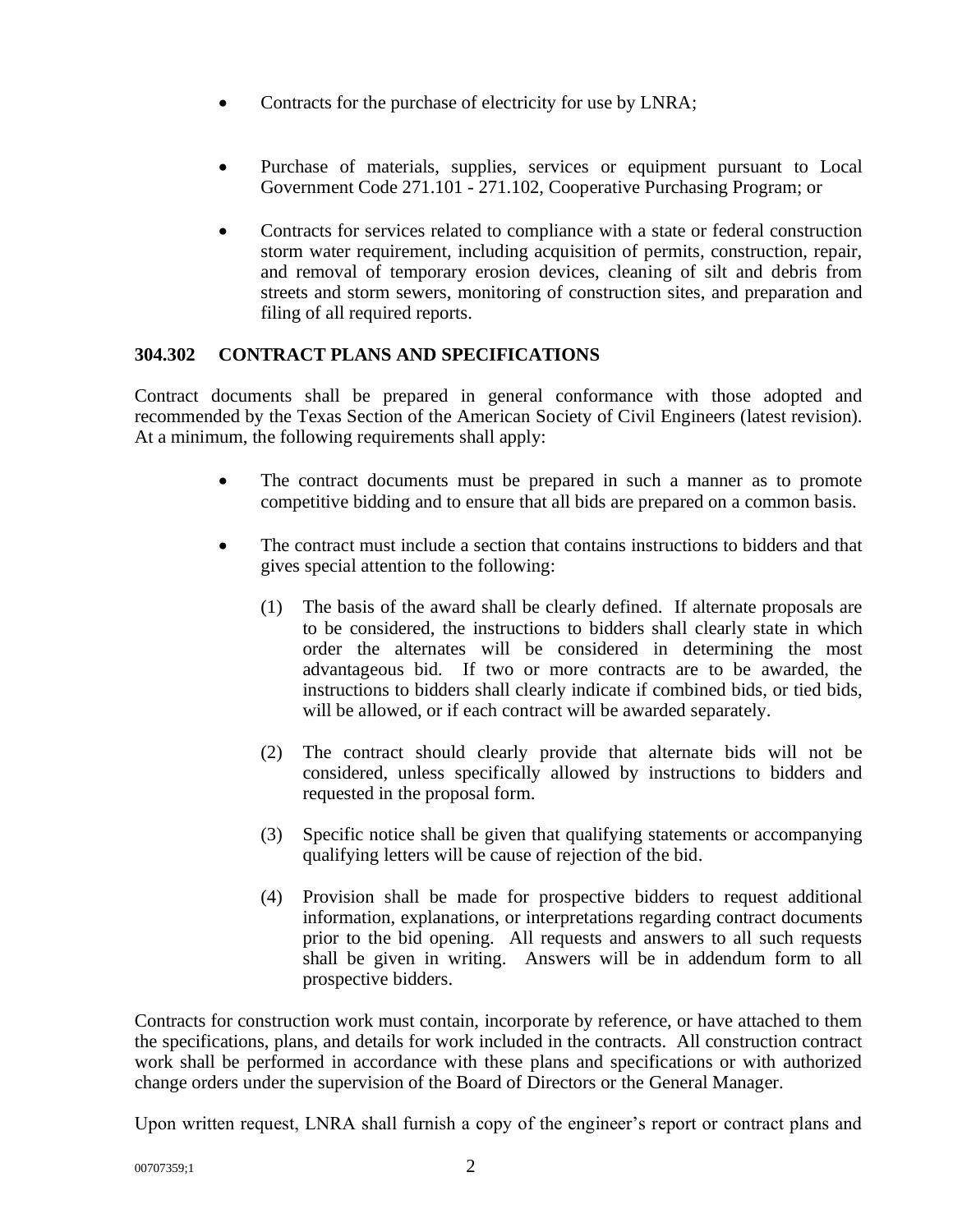specifications to any person desiring to bid on a construction contract. LNRA may charge a reasonable fee to cover the cost of making the copy.

Contracts for construction work may include economic incentives for early completion of the work or economic disincentives for late completion of the work.

# **304.303 QUALIFICATION OF BIDDERS**

The LNRA may adopt minimum criteria for the qualifications of bidders on its construction contracts.

The LNRA may require a bidder to submit a statement of qualifications. The statement shall include such data as the LNRA may reasonably require to determine whether the contractor is responsible and capable of completing the proposed project.

The LNRA may require attendance by a principal of each prospective bidder at mandatory prebid conferences and may make any reasonable additional requirements it deems appropriate to obtain competitive bids from responsible contractors and to minimize contract disputes.

## **304.304 TWO PERCENT DEPOSIT REQUIRED ON BIDS FOR CONTRACTS OVER \$50,000**

For contracts over \$50,000 a bidder must submit a certified or cashier's check on a responsible bank in the state equal to at least two percent of the total amount of the bid or a bid bond of at least two percent of the total amount of the bid issued by a surety legally authorized to do business in the state. If cashier's checks are required, the checks for all bidders except the three most qualified bidders shall be returned within three days of the bid opening. For a contract for more than \$250,000, LNRA must accept a bid bond as a bid deposit if it meets the requirements of this Policy. If the successful bidder fails or refuses to enter into a proper contract with the LNRA or if it fails or refuses to furnish the payment and performance bonds that are required by law, it forfeits its deposit.

# **304.305 ADVERTISING AND BIDDING REQUIREMENTS**

A contract may cover all the work to be provided for the LNRA, or the various elements of the work may be segregated for the purpose of receiving bids. A contract may also provide that the work will be completed in stages over a period of years. The LNRA may not, however, subdivide work to avoid advertising and bidding requirements.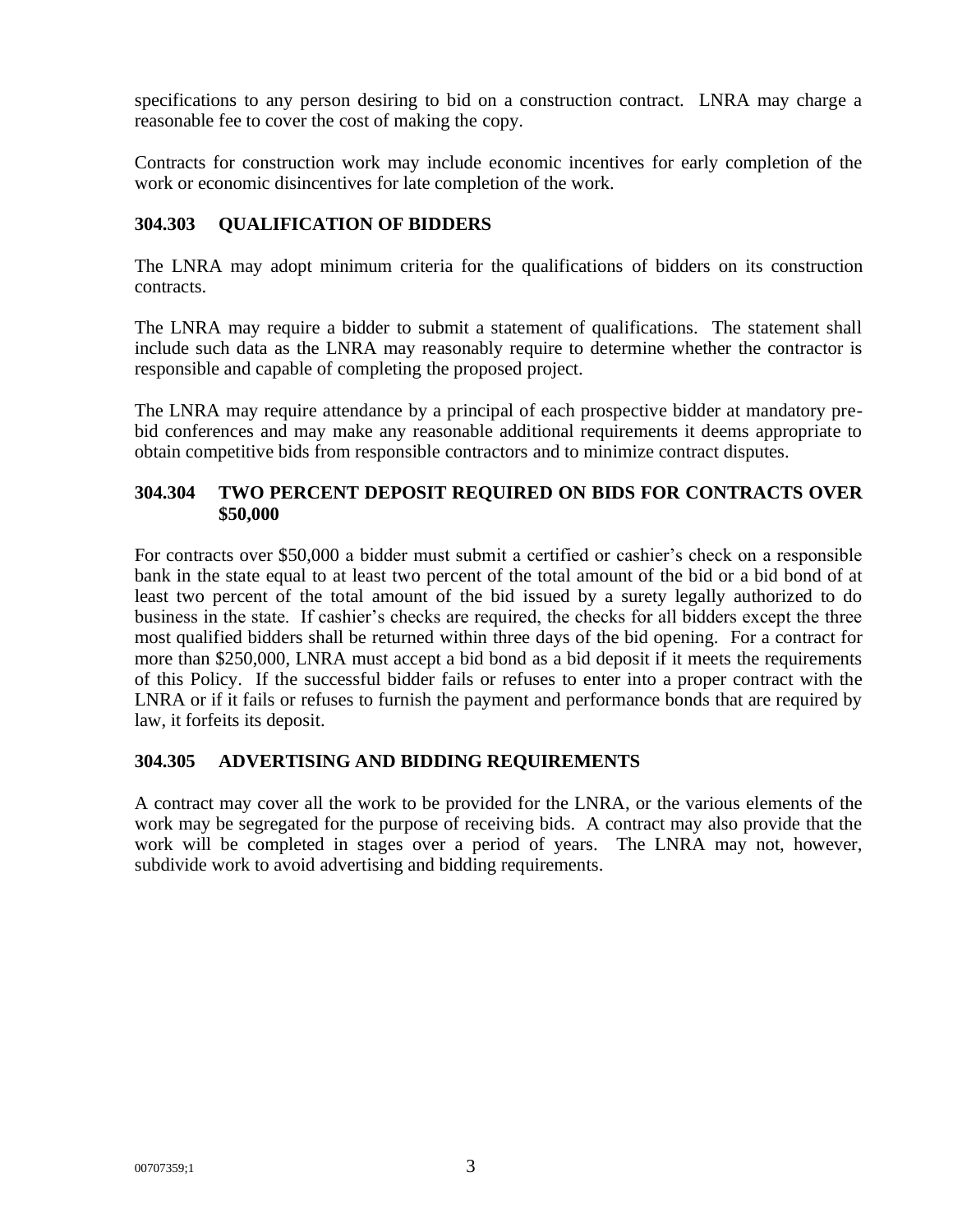For equipment, goods, services and contracts for \$75,000 or more, the LNRA shall advertise the letting of the contract, including the general conditions, time, and place of opening of sealed bids. The notice shall be published in any newspaper with general circulation in Jackson County. The notice must be published once a week for two consecutive weeks before the date that the bids are opened, and the first publication must be not later than the fourteenth day before the date of the opening of the sealed bids. The bidding documents, plans, specifications, and other data needed to bid on the project must be available at the time of the first advertisement, and the advertisement shall state the location at which these documents may be reviewed.

For equipment, goods, services and contracts for \$25,000 or more but less than \$75,000, the LNRA shall solicit written competitive bids on uniform written specifications from at least three bidders.

For equipment, goods, services and contracts of more than \$500 but less than \$25,000, LNRA will seek phone bids.

The LNRA may not accept bids that include substituted items unless the substituted items were included in the original bid proposal and all bidders had the opportunity to bid on the substituted items or unless notice is given to all bidders at a mandatory pre-bid conference.

The LNRA is not required to advertise or seek competitive bids for the repair of its facilities if the scope or extent of the repair work cannot be readily ascertained or if the nature of the repair work does not readily lend itself to competitive bidding.

LNRA is not required to advertise or seek competitive bids for security or surveillance systems or components of or additions to LNRA facilities relating to security or surveillance, including systems used for the prevention of terrorist or criminal acts and incidents or acts of war, if the Board finds that doing so would compromise the safety and security of LNRA facilities or residents.

LNRA may use the reverse auction procedure, as defined by section 2155.062(d), Government Code, for purchasing.

# **304.306 PREFERENCE GIVEN TO USE OF RECYCLED MATERIALS**

In compliance with current law, LNRA will give preference to products manufactured or produced containing recycled materials when procuring consumable office products and cleaning supplies and/or building materials. Cost, quality, reliability, and overall value should be considered when evaluating the use or incorporation of recycled products.

## **304.307 PREFERENCE GIVEN TO LOCAL SUPPLIERS**

LNRA will give preference to suppliers in Jackson County when evaluating competitive bids.

## **304.308 PAYMENT AND PERFORMANCE BONDS**

Those to whom construction contracts are awarded must give good and sufficient performance and payment bonds.

The LNRA may adopt minimum criteria for the qualifications of sureties issuing payment and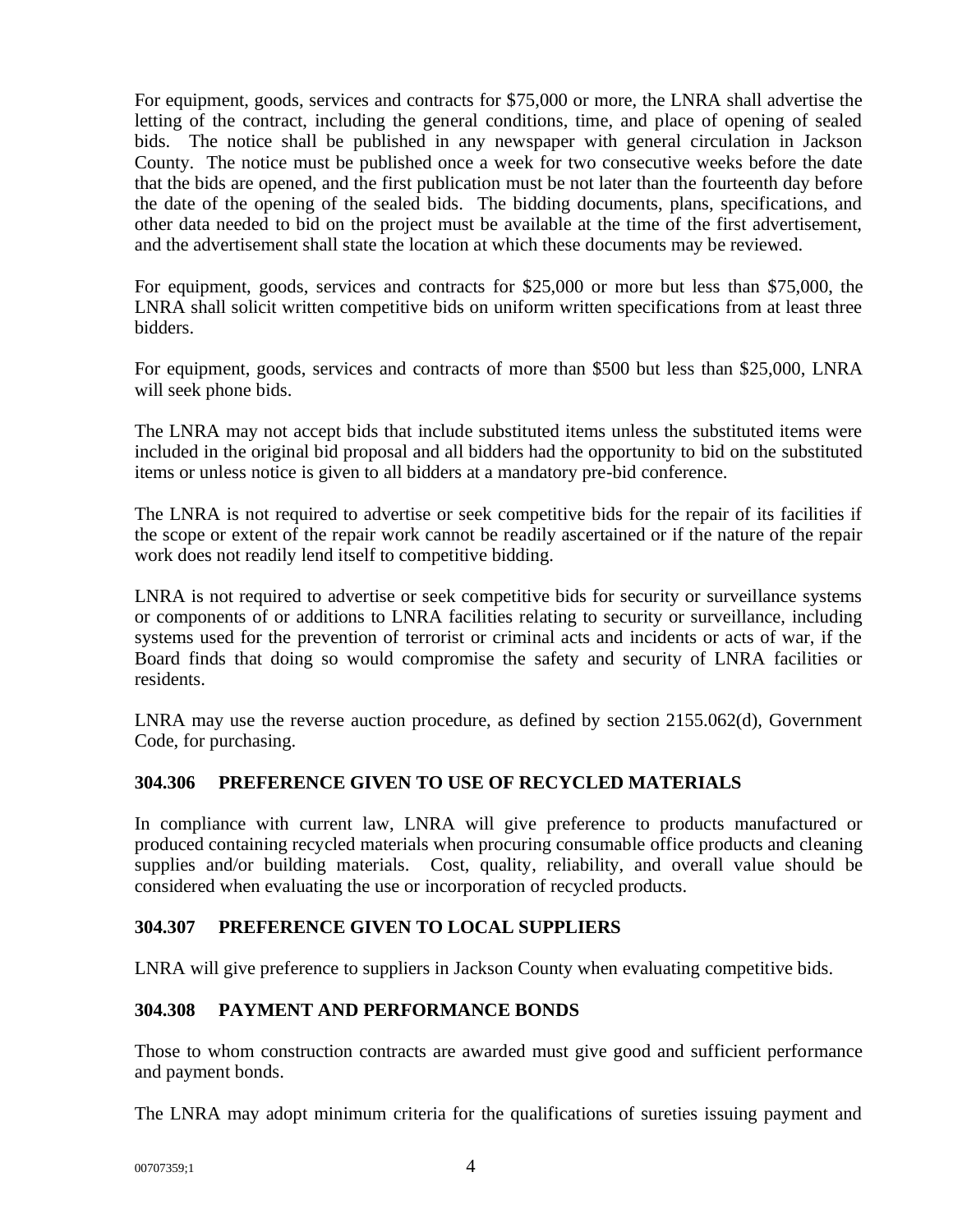performance bonds. It may not, however, require that a contractor obtain a surety bond from any specific insurance or surety company, agent, or broker. The criteria may include:

- Authorization to do business in Texas; and
- Authorization to issue payment and performance bonds in the amount required for the contract and:
	- (1) a rating of at least A from Best's Key Rating Guide; or
	- (2) if the surety company does not have any such rating due to the length of time it has been a surety company, it must demonstrate eligibility to participate in the surety bond guarantee program of the Small Business Administration and must be an approved surety company listed in the current United States Department of Treasury Circular 570. Such performance and payment bonds shall meet the criteria contained in the rules and regulations promulgated by the United States Department of Treasury with respect to performance and payment bonds for federal jobs, including specifically the rules related to the underwriting limitation. The LNRA shall satisfy itself that such surety company and bonds meet such criteria.

The LNRA shall satisfy itself that all persons executing the bonds are duly authorized by the laws of the State of Texas and the surety company to do so.

- A "performance bond" is:
	- (1) solely for the protection of the LNRA;
	- (2) in the amount of the contract; and
	- (3) conditioned on the faithful performance of the work in accordance with the plans, specifications, and contract documents.
- A "payment bond" is
	- (1) solely for the protection and use of the payment bond beneficiaries who have a direct contractual relationship with the prime contractor or a subcontractor to supply public work, labor or material; and
	- (2) in the amount of the contract.

For contracts in excess of \$100,000, the LNRA shall require the contractor, before beginning work, to execute to the LNRA a performance bond.

For contracts in excess of \$25,000, the LNRA shall require the contractor, before beginning work, to execute to the LNRA a payment bond.

The LNRA shall require that bidders submit, along with the bid, the name of the person, firm, or corporation that will execute payment and performance bonds.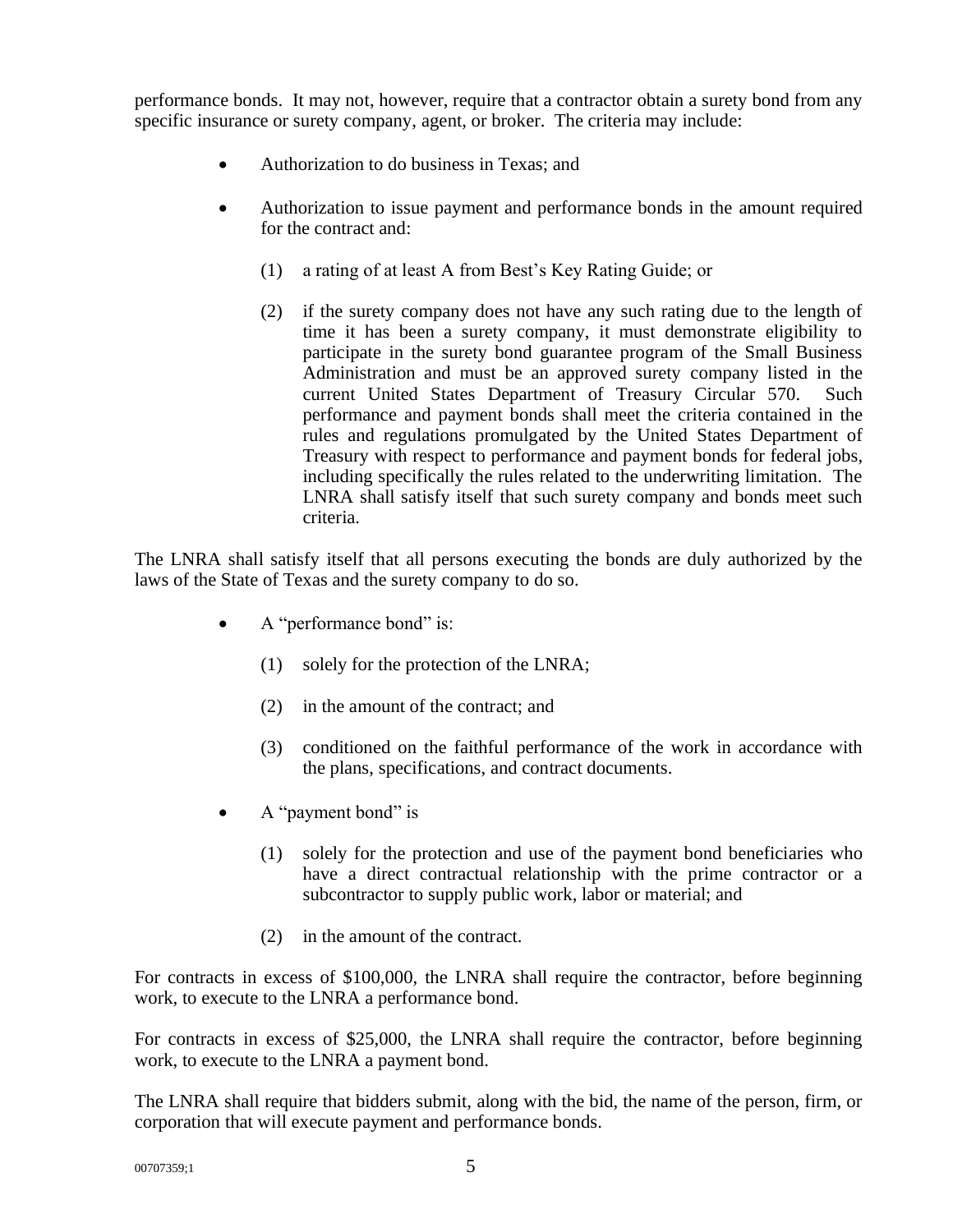## **304.309 CHANGE ORDERS**

If changes in plans or specifications are necessary after the performance of the contract is begun, or if it is necessary to decrease or increase the quantity of the work to be performed or of the materials, equipment, or supplies to be furnished, the Board of Directors or the General Manager may approve change orders making the changes. The Board grants authority to the General Manager to approve a change order that involves an increase or decrease of \$50,000 or less. The aggregate of the change orders may not increase the original contract price by more than 25 percent.

The Board of Directors shall approve all change orders that increase the overall project cost.

Change orders may be issued (i) as a result of unanticipated conditions encountered during construction, repair, or renovation; (ii) as a result of changes in regulatory criteria; or (iii) to facilitate project coordination with other political entities.

## **304.310 PAYMENTS FOR CONTRUCTION WORK**

The LNRA shall make progress payments under construction contracts monthly as the work proceeds or at more frequent intervals as determined by the contract specifications. Payments will be made based on pay requests submitted by the contractor and approved by the General Manager.

If requested by the LNRA, the contractor shall furnish a breakdown of the total contract price showing the amount included for each principal category of the work, in such detail as requested, to provide a basis for determining progress payments.

## **304.311 RETAINAGE AND INTEREST ON RETAINAGE**

Except as set forth below, contract retainage may not be less than five percent of the estimate of the contract price at the time of execution.

In making progress payments, ten percent of the estimated amount shall be retained by the LNRA until final completion and acceptance of the contract work. However, if the General Manager, at any time after fifty percent of the work has been completed, finds that satisfactory progress is being made, may authorize any of the remaining progress payments to be made in full. Also, if the work is substantially complete, the General Manager, if it finds the amount retained to be in excess of the amount adequate for the protection of the LNRA, may release to the contractor all or a portion of the excess amount. The LNRA is not obligated to pay interest on amounts retained except as provided herein. The LNRA is not obligated to pay interest on the ten percent retainage held on the first fifty percent of work completed. If the LNRA holds any retainage on the remaining fifty percent of the work completed, it shall pay interest on such retainage from the date the retainage is withheld to the date of payment to the contractor. The interest rate to be paid on such retainage shall be the rate of interest paid by the LNRA's depository bank on interest bearing accounts of similar amounts during the period of time interest accrues as provided herein. On completion and acceptance of each separate project, public work, or other division of the contract, on which the price is stated separately in the contract, payment may be made without retention of a percentage.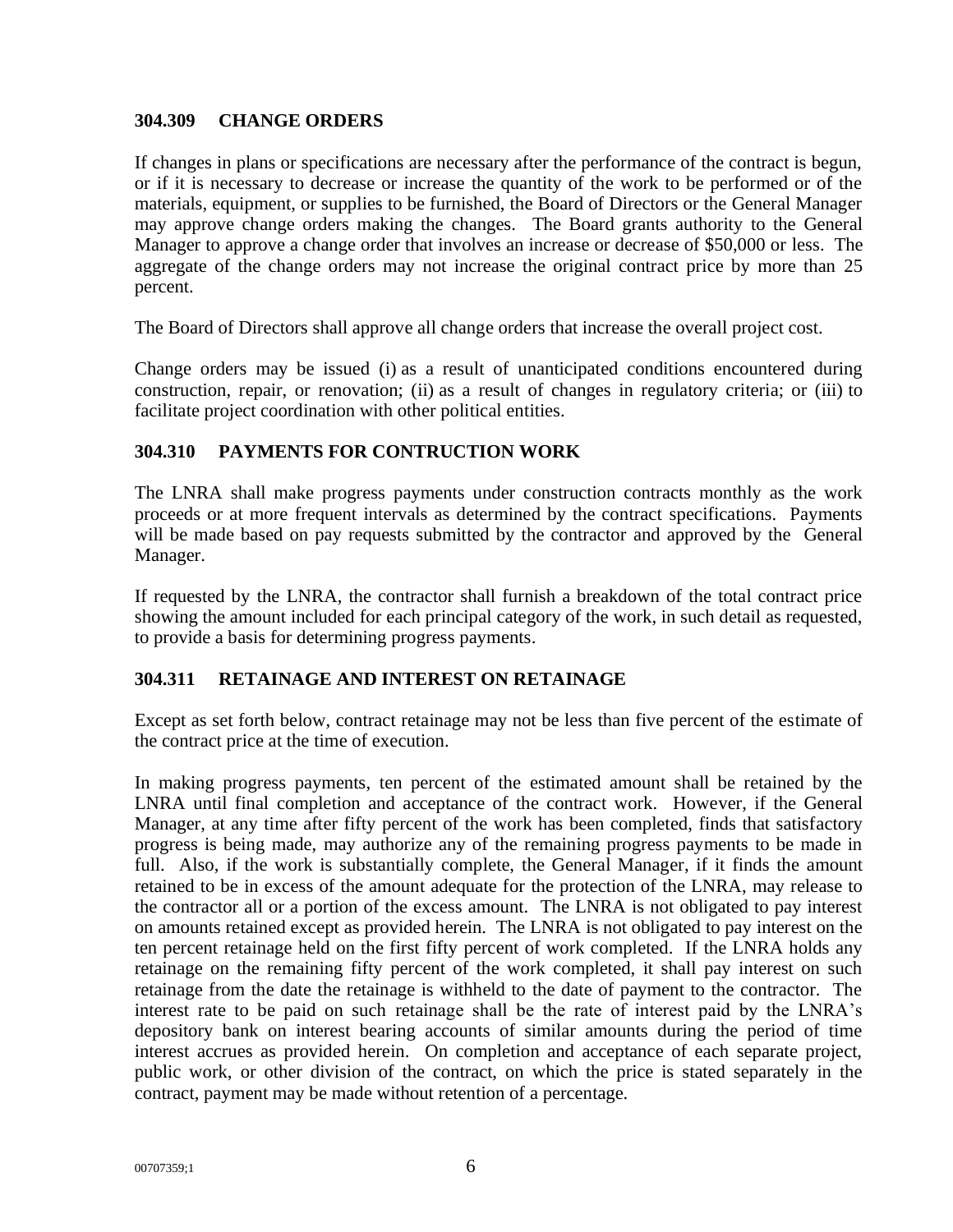## **304.312 HIGH TECHNOLOGY PROCUREMENTS**

A high technology procurement requiring an expenditure of more than \$50,000 must use the reverse auction procedures as defined by Section 2155.062(d), Government Code, for purchase, or comply with Alternative Procurement methods in section 304.40 of this policy.

## **304.313 PROCEDURES TO RECEIVE BIDS THROUGH ELECTRONIC TRANSMISSION**

In accordance with section 49.2731 of the Water Code, LNRA may receive bids electronically. LNRA will ensure the identification, security and confidentiality of electronic bids and that the electronic bids remain effectively sealed and unopened until the proper time.

**Identification.** Invitation to Bids and Requests for Proposals will be advertised as provided under Policy 304. A notification will be added to bid terms and conditions stating vendors may submit responses electronically through LNRA's service provider at the appropriate electronic address identified. An automatic "e-mail response notification" will be sent to the submitting vendor upon electronic receipt of the vendor's bid or proposal.

**Security.** All bids or proposals received electronically before the time set for bid opening will be kept secure in restricted-access electronic bid folder. Access to the electronically transmitted proposal will be password restricted. At specified bid closing time, a member of the Authority's Administrative Team with an authorized user account and password, will open, download, and print all bids. The printing operation will occur in the controlled environment of the Administrative Supply Room A bid submitted non-electronically within the bidding period will be considered as per the bid and proposal document terms and conditions.

**Confidentiality**. The downloaded bid will be secured and kept confidential until bid opening. Purchasing staff person will then read aloud all bid responses received by closing time and date to any interested parties present at the bid opening. After tabulation of bids or proposal, staff will prepare bid tabulation with a qualifying statement: "The tabulation listing of a bid should not be construed as a comment on its responsiveness or an indication that LNRA accepts such bid as responsive." After evaluating bids or proposals, LNRA will provide tabulation and staff award recommendation of the contract to LNRA Board of Directors for action. The tabulation and staff recommendation will be provided upon request.

#### **304.40 ALTERNATIVE PROCUREMENT METHODS OF CONTRACTS FOR THE CONSTRUCTION, REHABILITATION, ALTERATION, OR REPAIR SERVICES OF A "PUBLIC WORKS" AND FOR CERTAIN HIGH TECHNOLOGY PROCUREMENT**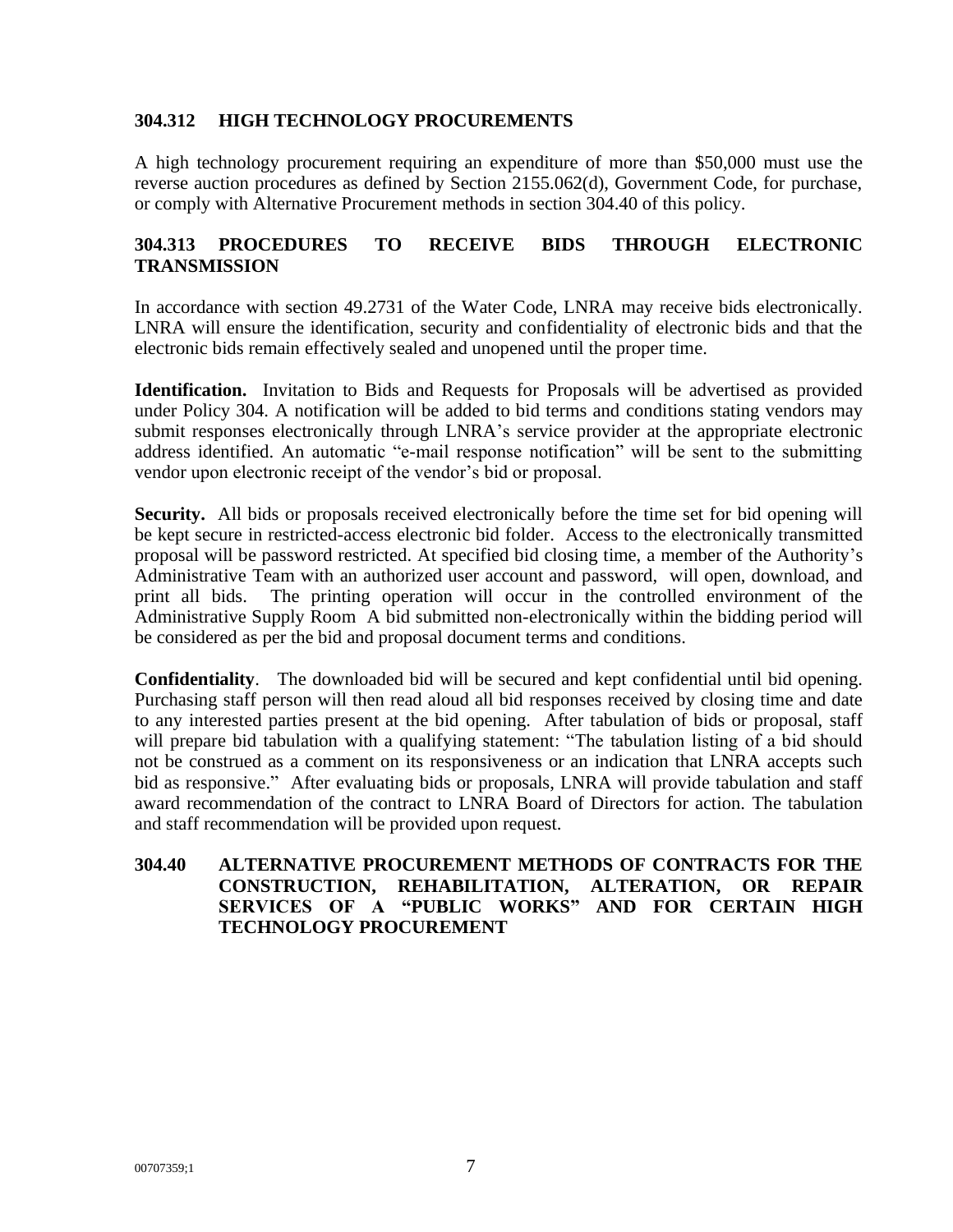#### **304.401 SCOPE**

The provisions of 304.401, by virtue of the Board's adoption thereof, signifies that the Board has elected that these methods for construction contracting shall control over and supersede any otherwise applicable regulation that is in conflict with 304.401 and that requires the use of competitive bidding, competitive sealed proposals, or certain procurement methods described under Section 304.40 through 304.50 of this policy.

304.401 applies to a public work contract made by LNRA.

301.401 applies to a high technology procurement requiring an expenditure of more than \$50,000.

A "facility" means an improvement to real property.

A "public work contract" means a contract for constructing, altering, or repairing a public building or carrying out or completing any public work.

## **304.402 ALTERNATE METHODS OF PROCUREMENT OF CONSTRUCTION SERVICES**

The LNRA may use any of the following methods, as more fully set below that provides it with the best value when contracting for the construction, rehabilitation, alteration, or repair of a facility:

- Competitive bidding;
- Competitive sealed proposals for construction services;
- A design-build contract;

The LNRA may also use methods set out and using the steps prescribed in Government Code Chapter 2267, including:

- Construction Manager-Agent method
- Construction Manager-At-Risk method
- Job Order Contracts method

Except as otherwise provided herein, the LNRA, in connection with the award of a contract, may consider:

- The purchase price;
- The reputation and experience of the offeror and of the vendor's goods or services;
- The quality of the offeror's goods or services;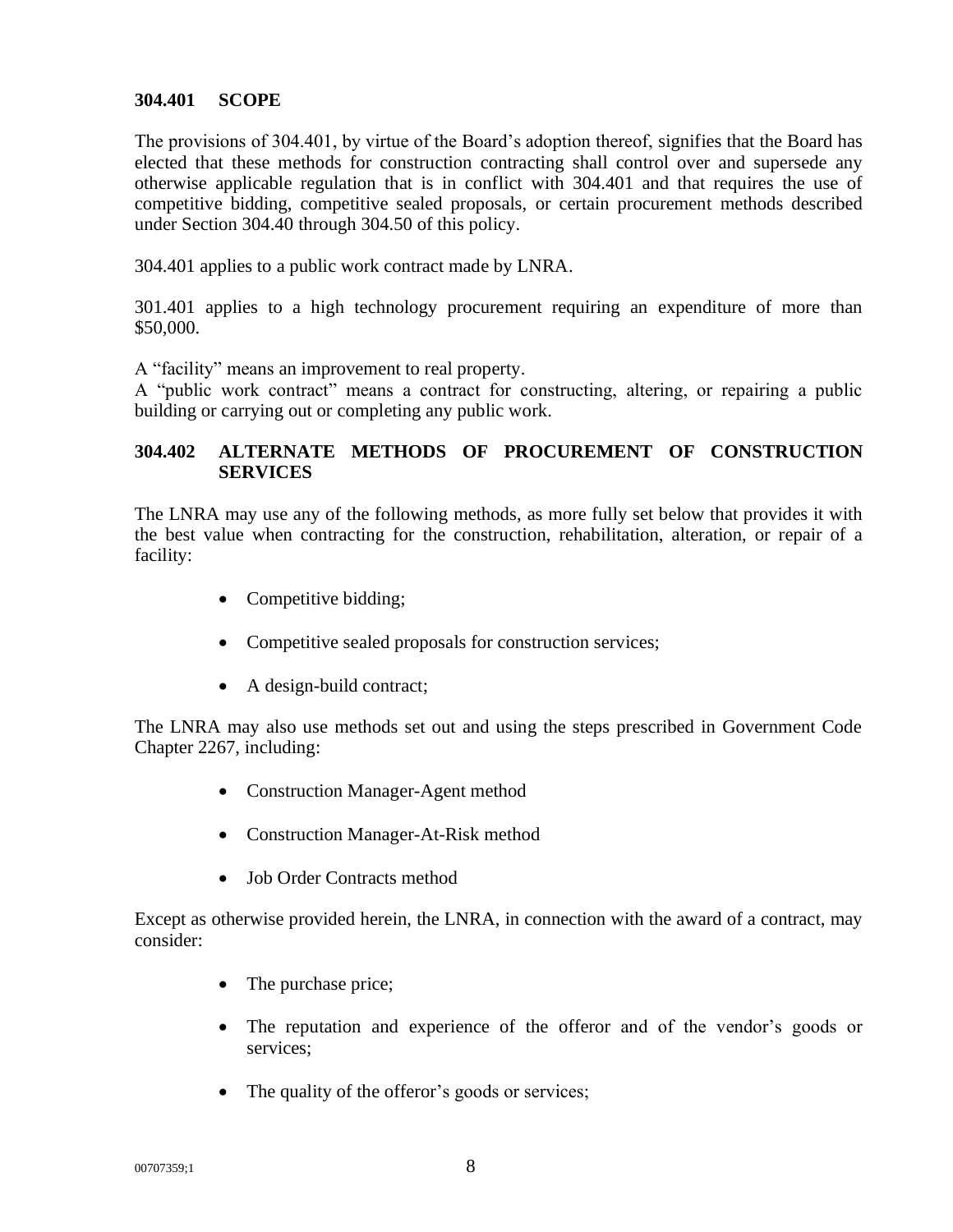- The offeror's proposed personnel;
- The offeror's safety record;
- The impact of the ability of the LNRA to comply with rules relating to historically underutilized businesses;
- Whether the offeror's financial capability is appropriate to the size and scope of the project; and
- Any other relevant factor specifically listed in the request for bids, qualifications, or proposals.

In determining the award of a contract under this chapter, the governmental entity shall:

- (1) consider and apply any existing laws, including any criteria, related to historically underutilized businesses; and
- (2) consider and apply any existing laws, rules, or applicable municipal charters, including laws applicable to local governments, related to the use of women, minority, small, or disadvantaged businesses.

# **304.403 PROCUREMENT METHODS** *OTHER THAN* **COMPETITIVE BIDDING**

If the LNRA is considering a construction method other than competitive bidding, it must, before advertising, determine which method provides the best value.

LNRA shall base its selection among offerors on applicable criteria listed for the particular method used. LNRA shall publish in the request for proposals or qualifications the criteria that will be used to evaluate the offerors, and the applicable weighted value for each criterion. LNRA shall document the basis of its selection and shall make the evaluations public not later than the seventh day after the date the contract is awarded.

## **304.404 AWARD OF CONTRACT**

LNRA shall base its selection among offerors on applicable criteria listed for the particular method used. The LNRA shall publish in its request for bids, proposals, or qualifications all the criteria that will be used to evaluate the offerors and the relative weights given to the criteria. The LNRA shall document the basis of its selection and shall make the evaluations public not later than the seventh day after the date the contract is awarded.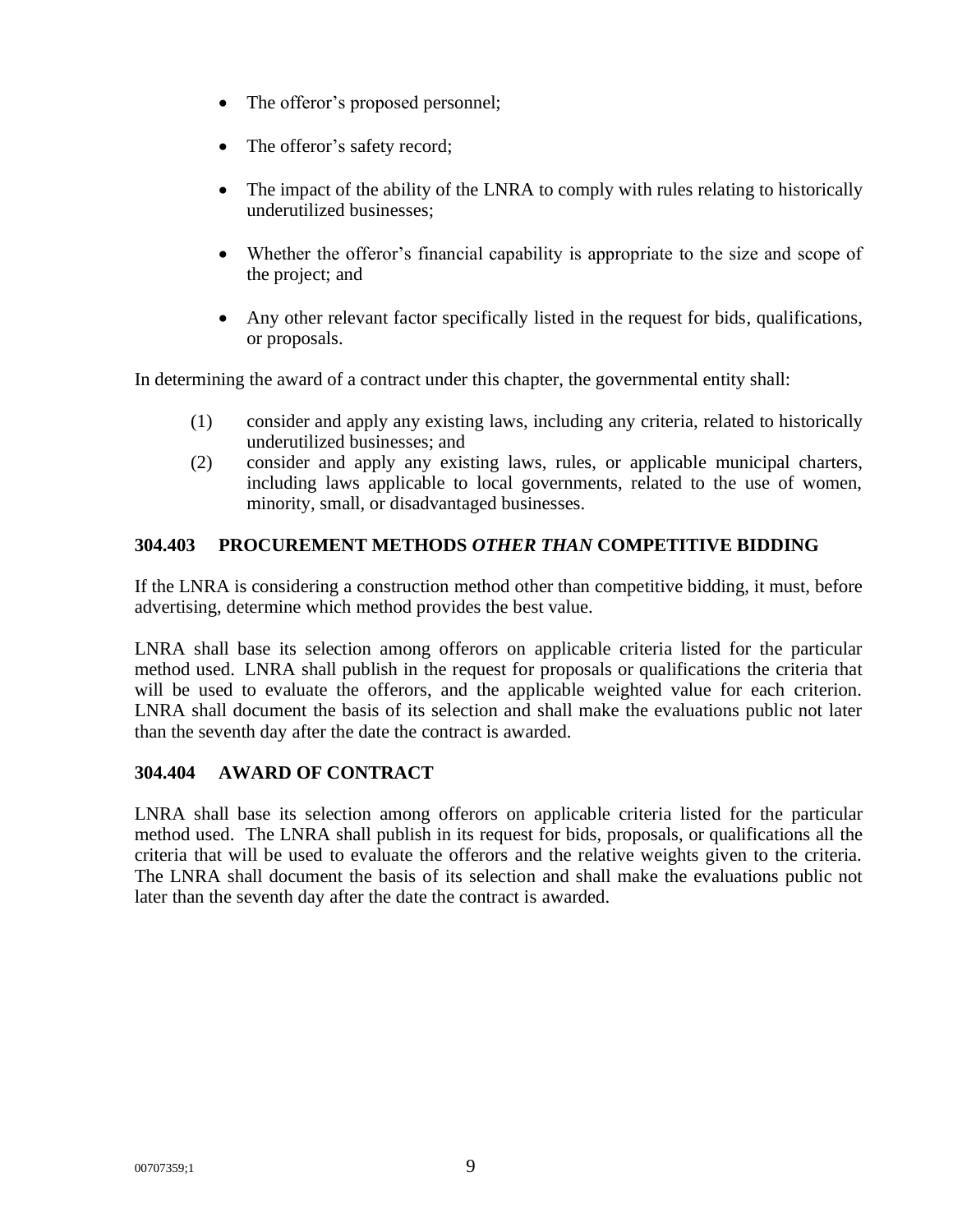#### **304.405 ADVERTISING REQUIREMENTS**

Appropriate public notice must be given, regardless of the procurement method utilized. The LNRA shall publish notice of the time and place the bids or proposals, or the responses to a request for qualifications, will be received and opened. The notice must be published in a newspaper of general circulation in Jackson County once each week for at least two weeks before the deadline for receiving bids, proposals, or responses. In a two-step procurement process, the time and place that the second step bids, proposals, or responses will be received are not required to be published separately.

#### **304.4051 USE OF OTHER PROFESSIONAL SERVICES**

The LNRA shall provide or contract for, independently of the contractor, construction managerat-risk, or design build firm, the inspection services, the testing of construction materials engineering, and the verification testing services necessary for acceptance of the facility. To the extent the LNRA must contract for these services, it shall do so in compliance with the *Professional Services Procurement Act*, Texas Government Code, Section 2254.04.

## **304.406 COMPETITIVE BIDDING METHOD**

LNRA entity shall select or designate an architect or engineer in accordance with Chapter 1051 or 1001, Occupations Code, as applicable, to prepare the construction documents required for a project to be awarded by competitive bidding.

LNRA shall prepare a request for competitive bids that includes construction documents, estimated budget, project scope, estimated project completion date, and other information that a contractor may required to submit a bid.

Competitive bids may be opened only by the Board of Directors at a public meeting or by an officer or employee of the LNRA at or in an office of the LNRA. LNRA shall receive publicly open, and read aloud, the name of the offerors and their bids. A bid that has been opened may not be changed for the purpose of correcting an error in the bid price. A bidder may, however, withdraw a bid resulting from a material mistake in the bid.

The LNRA is entitled to reject any and all bids.

The LNRA shall award a competitively bid contract for construction, alteration, rehabilitation, or repair of a facility by awarding the contract to the lowest responsible bidder according to the selection criteria that were established by the LNRA.

In determining who is a responsible bidder, the LNRA shall consider the criteria listed in section 304.402 of this provision. Among the criteria, may take into account the safety record of the bidder; of the firm, corporation, partnership, or institution represented by the bidder; or of anyone acting for such a firm, corporation, partnership, or institution if: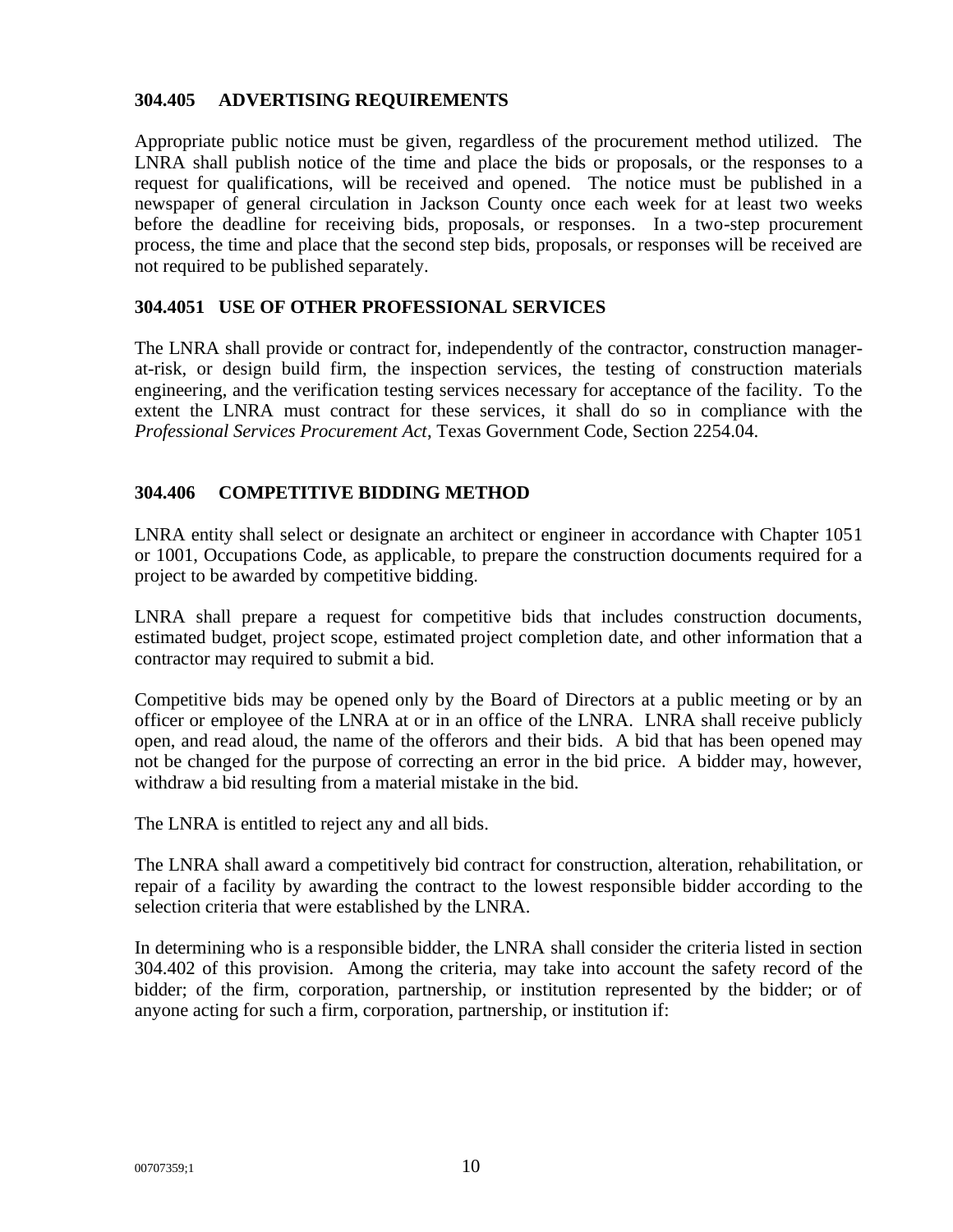- The LNRA has adopted a written definition and criteria for accurately determining the safety record of a bidder;
- The Board of Directors has given notice to prospective bidders in the bid specifications that the safety record of a bidder may be considered in determining the responsibility of the bidder; and

The determinations are not arbitrary and capricious.

Not later than the seventh day after the date the contract is awarded, LNRA shall document the basis of its selection and shall make public the evaluations.

## **304.407 COMPETITIVE SEALED PROPOSALS METHOD**

The LNRA shall select an engineer or architect to prepare the construction documents for the project. If the engineer or architect is not a full-time employee of the LNRA, he must be selected in accordance with the provisions of chapter 2254, subchapter A of the *Texas Government Code, i.e.,* the *Professional Services Procurement Act*. To the extent the LNRA must contract with an engineer or architect, it must do so through requests for proposals. The LNRA must first select the most highly qualified engineer or architect on the basis of demonstrated competence and qualifications and then attempt to negotiate with him a contract at a fair and reasonable price. If a satisfactory contract cannot be negotiated with the most highly qualified engineer or architect, the LNRA shall formally end negotiations with that provider, select the next most highly qualified engineer or architect, and attempt to negotiate a contract with that provider at a fair and reasonable price. The LNRA shall continue this process until a contract is made.

The LNRA shall prepare a request for competitive sealed proposals that includes construction documents, selection criteria, estimated budget, project scope, schedule including estimated project completion date, and other information that contractors may require to respond to the request. The LNRA shall state in the request for proposals the selection criteria and the weighted value for each criterion that will be used in selecting the successful offeror.

The LNRA shall receive, publicly open, and read aloud the names of the offerors and any monetary proposals in each proposal. Not later than the forty-fifth day after the date of opening the proposals, the LNRA shall evaluate and rank each proposal submitted in relation to the published selection criteria.

The LNRA shall select the offeror that offers the best value for the LNRA based on the published selection criteria and the weighted value for those criteria and on its ranking evaluation. In determining what constitutes the "best value," the LNRA is not limited to considering price alone; it may also consider any other factor stated in its selection criteria. The LNRA shall first attempt to negotiate a contract with the selected offeror. The LNRA and its engineer or architect may discuss with the selected offeror options for a scope or time modification and any price change associated with the modification. If the LNRA is unable to negotiate a contract with the selected offeror, it shall, formally and in writing, end negotiations with that offeror and proceed to the next offeror in the order of the selection ranking until a contract is reached or all proposals are rejected.

## **304.408 DESIGN-BUILD CONTRACTS METHOD**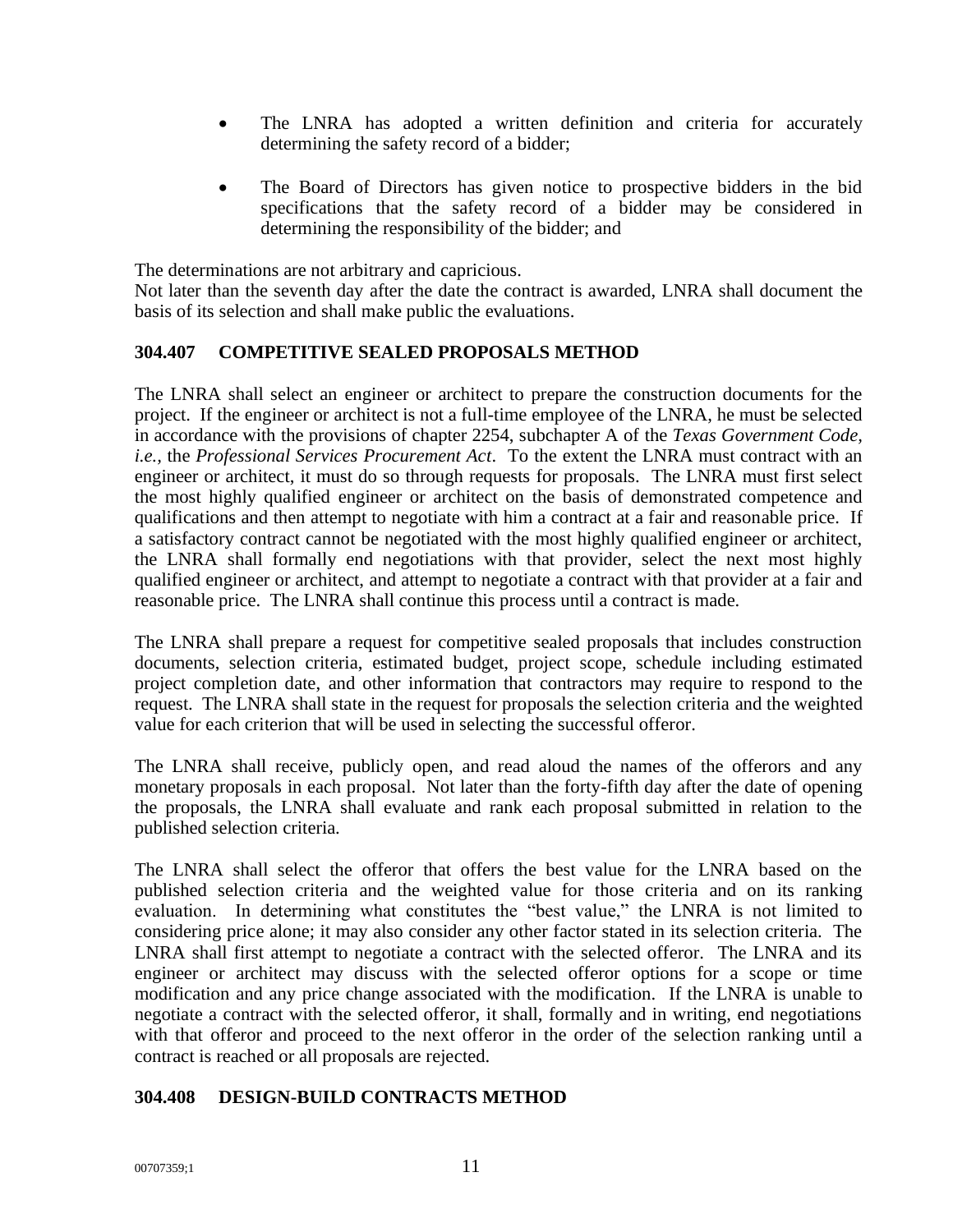The design build method applies only to a facility that is a building or an associated structure, including an electric utility structure. The design build method does not apply to:

(1) a highway, road, street, bridge, underground utility, water supply project, water plant, wastewater plant, water and wastewater distribution or conveyance facility, wharf, dock, airport runway or taxiway, drainage project, or related type of project associated with civil engineering construction; or

(2) a building or structure that is incidental to a project that is primarily a civil engineering construction project.

LNRA may use the design build method for the construction, rehabilitation, alternation, or repair of a building or associated structure only as provided by this policy. In using that method, LNRA shall enter into a single contract with a design build firm for the design and construction of the building or associated structure. A design build firm must be a sole proprietorship, partnership, corporation, or other legal entity or team that includes an architect or engineer and a construction contractor.

The LNRA shall select an engineer or architect independent of the design-build firm to act as its representative for the duration of the work on the facility. If the engineer or architect is not a full-time employee of the LNRA, he must be selected through requests for proposals. The LNRA must first select the most highly qualified engineer or architect on the basis of demonstrated competence and qualifications and then attempt to negotiate with him a contract at a fair and reasonable price. If a satisfactory contract cannot be negotiated with the most highly qualified engineer or architect, the LNRA shall formally end negotiations with that provider, select the next most highly qualified engineer or architect, and attempt to negotiate a contract with that provider at a fair and reasonable price. The LNRA shall continue this process until a contract is made.

The LNRA shall prepare a request for qualifications that includes general information on the project site, project scope, budget, special systems, selection criteria and the weighted value of each criterion, and other information that may assist potential design-build firms in submitting proposals for the project. The LNRA shall also prepare a design criteria package that includes more detailed information on the project. If the preparation of the design criteria package requires engineering or architectural services that constitutes the practice of engineering, those services shall be provided in accordance with applicable law.

The design criteria package must include a set of documents that provides sufficient information, including criteria for selection, to permit a design build firm to prepare a response to LNRA's request for qualifications and to provide any additional information requested. The design criteria package must specify criteria LNRA considers necessary to describe the project and may include, as appropriate, the legal description of the site, survey information concerning the site, interior space requirements, special material requirements, material quality standards, conceptual criteria for the project, special equipment requirements, cost or budget estimates, time schedules, quality assurance and quality control requirements, site development requirements, applicable codes and ordinances, provisions for utilities, parking requirements, and any other requirement. LNRA entity may not require offerors to submit architectural or engineering designs as part of a proposal or a response to a request for qualifications.

The LNRA shall evaluate statements of qualifications and select a design-build firm in two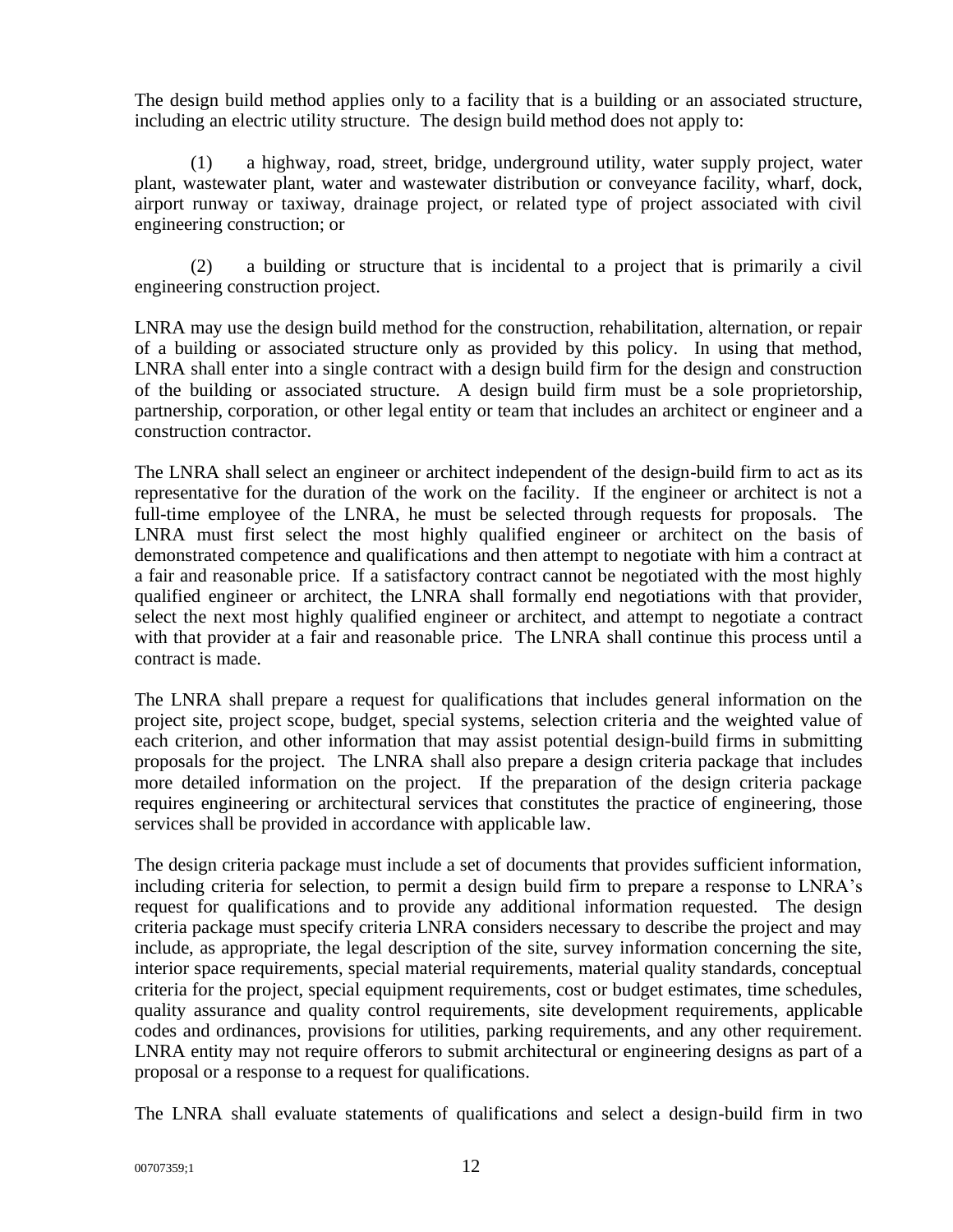phases.

In the first phase, for each design build firm that responded to the request for qualifications, LNRA shall evaluate each offeror's experience, technical competence, and capability to perform, the past performance of the offeror's team and members of the team, and other appropriate factors submitted by the team or firm in response to the request for qualifications, except that cost-related or price-related evaluation factors are not permitted. Each offeror must certify to the LNRA that each engineer or architect that is a member of its team was selected based on demonstrated competence and qualifications in the manner provided by § 2254.004 of the *Professional Services Procurement Act*. The LNRA shall qualify a maximum of five offerors to submit additional information and, if the LNRA chooses, to interview for final selection.

In the second phase, the LNRA shall evaluate the information submitted by the offerors on the basis of the selection criteria stated in the request for qualifications and the results of an interview. The LNRA may request additional information regarding demonstrated competence and qualifications, considerations of the safety and long-term durability of the project as proposed, the ability of the offeror to meet schedules, or costing methodology. "Costing methodology" means an offeror's policies on subcontracting markup, definition of general conditions, range of cost for general conditions, policies on retainage, policies on contingencies, discount for prompt payment, and expected staffing for administrative duties. The term does not include a guaranteed minimum price or bid for overall design or construction. The LNRA may not require offerors to submit detailed engineering or architectural designs as part of the proposal. The LNRA shall rank each proposal submitted on the basis of the criteria set forth in the request for qualifications. The LNRA shall select the design-build firm that submits the proposal offering the best value for the LNRA on the basis of the published selection criteria and on its ranking evaluations. The LNRA shall first attempt to negotiate a contract with the selected offeror. If the LNRA is unable to negotiate a satisfactory contract with the selected offeror, it shall, formally and in writing, end negotiations with that offeror and proceed to negotiate with the next offeror in the order of the selection ranking until a contract is reached or negotiations with all ranked offerors end. Not later than the seventh day after the date the contract is awarded, LNRA shall make the rankings public.

Following the selection of a design-build firm, that firm's engineers or architects shall complete the design, submitting all design elements for review and determination of scope compliance to the LNRA or the LNRA's engineer or architect before or concurrently with construction.

An engineer shall have responsibility for compliance with the engineering design requirements and all other applicable requirements of Chapter 1001, Occupations Code. An architect shall have responsibility for compliance with the requirements of Chapter 1051, Occupations Code.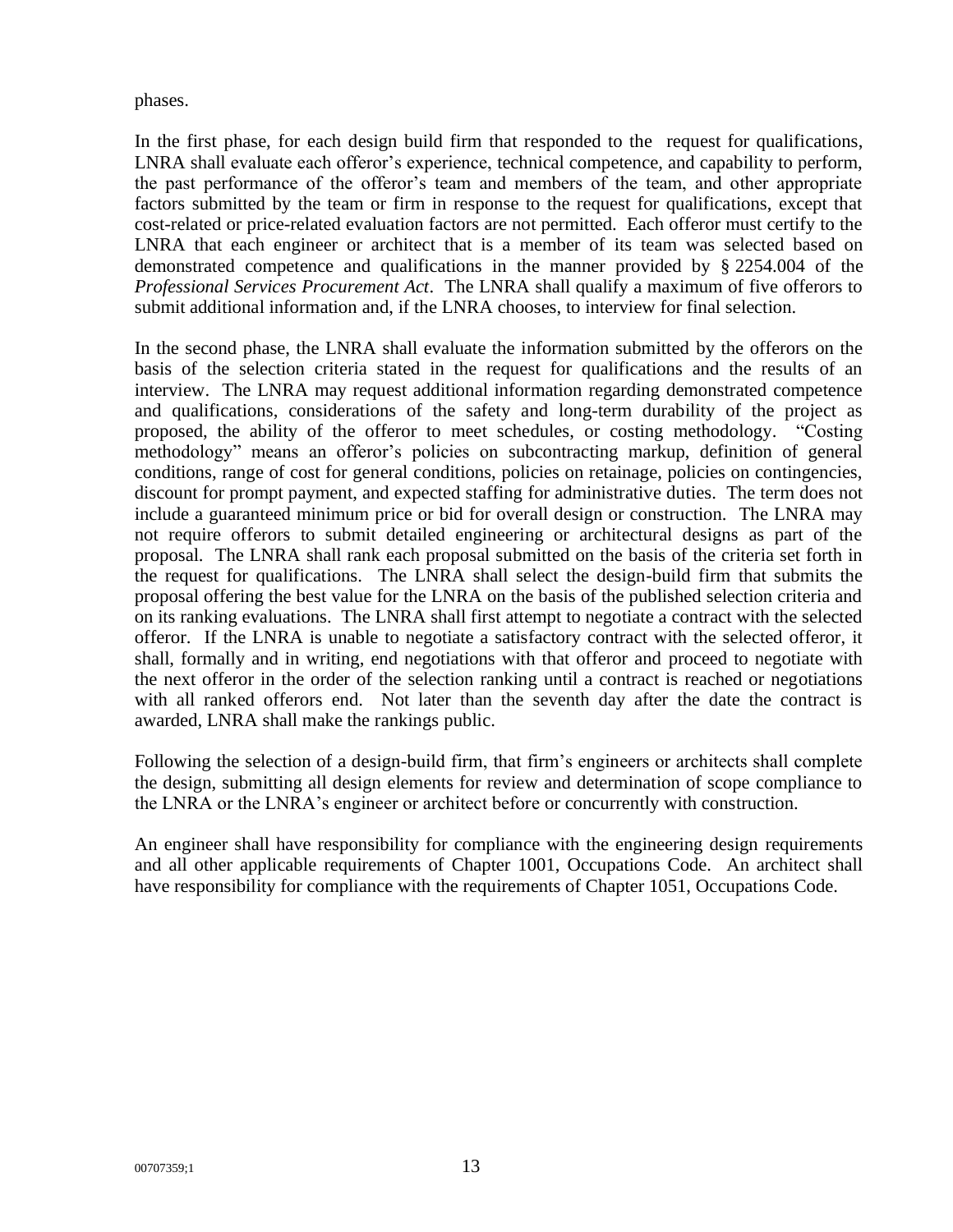The LNRA shall provide or contract for, independently of the design-build firm, the inspection services, the testing of construction materials engineering, and the verification testing services necessary for acceptance of the facility. To the extent it must contract for these services, the LNRA must do so in compliance with § 2254.004 of the *Professional Services Procurement Act*.

The design-build firm shall supply a signed and sealed set of construction documents for the project to the LNRA at the conclusion of construction.

A payment or performance bond is not required for, and may not provide coverage for, the portion of a design-build contract under this policy that includes design services only. If a fixed contract amount or guaranteed maximum price has not been determined at the time a designbuild contract is awarded, the penal sums of the performance and payment bonds delivered to the LNRA must each be in an amount equal to the project budget, as specified in the design criteria package. The design-build firm shall deliver the bonds not later than the tenth day after the date the design-build firm executes the contract unless the design-build firm furnishes a bid bond or other financial security acceptable to the LNRA to ensure that the design-build firm will furnish the required performance and payment bonds when a guaranteed maximum price is established.

## **304.409 CONSTRUCTION MANAGEMENT-AGENT; CONSTRUCTION MANAGER-AT-RISK; AND, JOB ORDER CONTRACTS**

In addition to competitive bidding, competitive sealed proposals and design build, LNRA may use the construction services methods specified under Chapter 2267 of the Government Code including construction manager-agent, construction manager-at-risk, and job order contracts. When LNRA considers a construction contract using a method authorized by Chapter 2267 of the Government Code other than competitive bidding, it must, before advertising, determine which method provides the best value for LNRA. LNRA shall base its selection among offerors on applicable criteria listed for the particular method used. LNRA shall publish in the request for proposals or qualifications the criteria that will be used to evaluate the offerors, and the applicable weighted value for each criterion. LNRA shall document the basis of its selection and shall make the evaluations public not later than the seventh day after the date the contract is awarded.

# **304.410 EFFECT OF VIOLATION OF POLICY**

A contract entered into in violation of this policy is against public policy and is void.

## **304.50 DELEGATION TO GENERAL MANAGER AND RESPONSIBILITY TO PROCURE EQUIPMENT, GOODS, AND SERVICES**